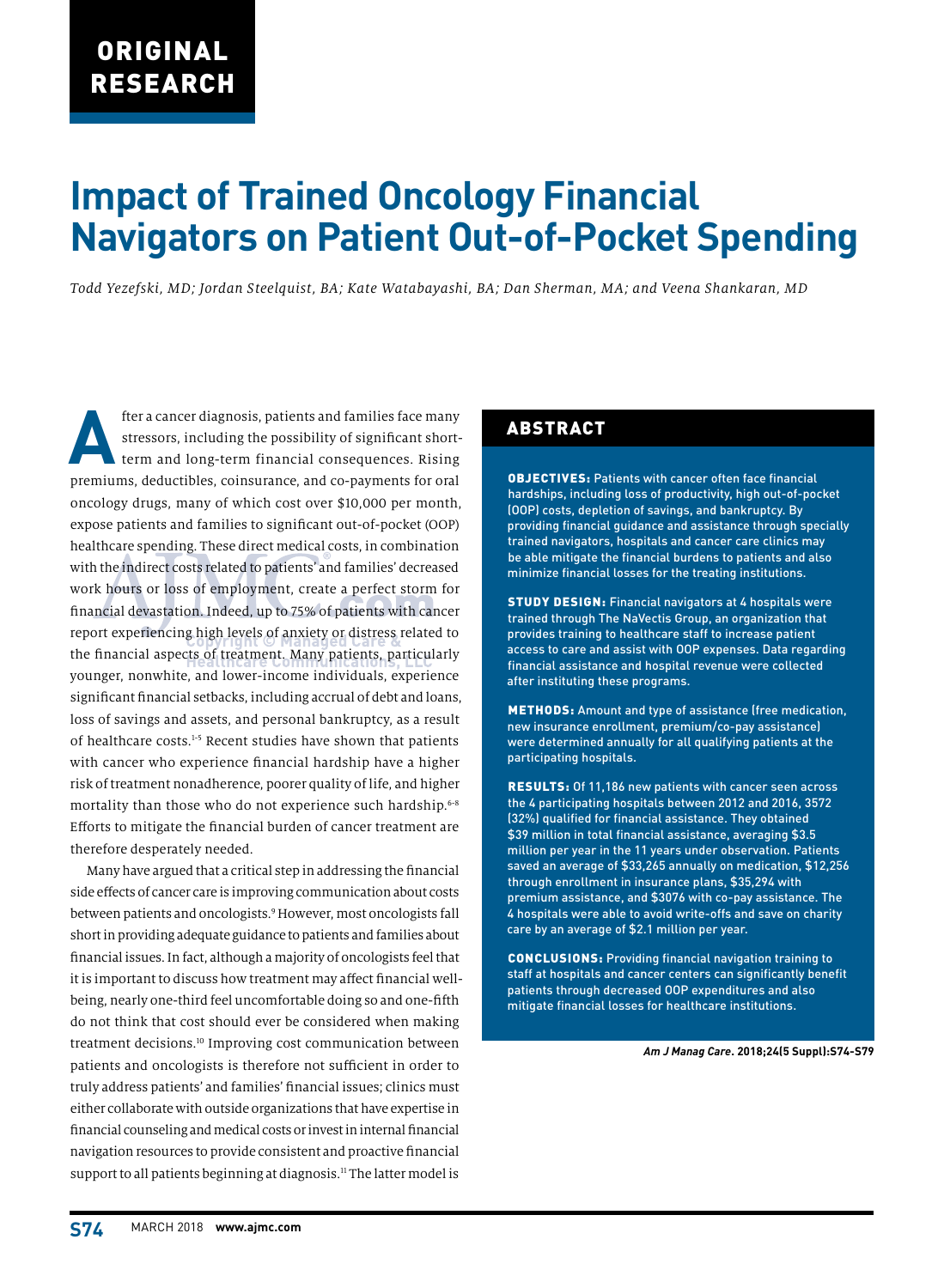appealing in that in-house navigators can work with other members of the team and access clinical information easily and quickly. Few such models for providing financial navigation within the clinical setting have been described. In practice, the work of financial navigation frequently falls on poorly trained staff who do not have the required education or credentials to be able to offer true expertise in dealing with the complexities of the insurance marketplace and treatment-related costs.<sup>11</sup> Therefore, a high

# TAKEAWAY POINTS

The use of trained oncology financial navigators can increase access to care and save money for both patients and hospitals.

- › In the 4 hospitals studied, patients saved a total of \$39 million over 11 years.
- Patients, on average, received \$33,265 in free medications per year and saved \$12,256 through enrollment in insurance plans, \$35,294 with premium assistance, and \$3076 with co-pay assistance each year.
- › Hospitals saved \$2.1 million annually on care that would have previously been provided as charity care or gone to bad debt.

need exists to establish and evaluate the benefits associated with different types of oncology financial navigation models.

The NaVectis Group is a company that provides education and training to healthcare staff on how to improve patient access to financial assistance. Key components of the program include training staff who have higher levels of education, implementing systematic processes for identifying patients in need, obtaining or improving insurance coverage for patients, and using tracking software to quantify benefits. Here, we show that by instituting a financial navigation program using trained counselors, hospitals can save money that would typically have gone to bad debt, and patients can gain access to care that would otherwise have been unaffordable.

# METHODS

#### **Patient Population**

Four hospitals in the United States participated in this study and received training by The NaVectis Group to implement a financial navigation program. Three hospitals trained current employees, and the fourth hospital hired a new employee for the position. All patients with cancer seen at the hospitals were eligible to be seen by these NaVectis-trained financial navigators.

### **Data Collection**

After training of staff by The NaVectis Group and implementation of the financial navigator program, de-identified information regarding the number of patients seen, number receiving assistance, types of assistance, and amounts of assistance were tracked annually. Each hospital instituted the program at different times, with Hospital #1 having 1 year of operation (2016), Hospital #2 having 3 years (2014-2016), Hospital #3 having 2 years (2015-2016), and Hospital #4 having 5 years (2012-2016). Only new patients seen in a given year were included in that year's data.

### **Calculation of Cost Savings to Patients and/or Hospitals: Categories of Cost Savings and Assumptions**

*Free medication.* In cases where free medication was provided directly to patients or to hospitals on patients' behalf, we calculated

patient cost savings as the amount that would have been charged to the patient by the hospital or pharmacy. Hospitals were either supplied with free medication on behalf of individual patients or were reimbursed for the cost of previously dispensed medication. In both cases, the benefit to the hospital was considered to be the acquisition cost of the medication.

*Co-pay assistance.* Cost savings from co-pay assistance were calculated as the total amount paid to hospitals to offset co-pays for medications and other services by patient assistance foundations or pharmaceutical industry programs.

*Premium assistance.* When hospitals paid insurance premiums for a patient, the benefit to the hospital was calculated as the amount of insurance reimbursement for the patient's care minus the amount the hospital paid for the premium. As hospitals' insurance payments for patient care are typically less than the initial charge, patient savings were calculated as the cost of the premium payments in addition to 150% of the insurance payments to the hospital, with a likely range between 100% and 200%.

*Insurance enrollment.* Financial navigators educated patients on insurance options and referred them to insurance brokers to help them enroll in insurance plans, including Medicaid, Medicare Part D, Medicare Supplement, Medicare Advantage, and Affordable Care Act (ACA) Marketplace plans. Based on prior data collected by The NaVectis Group, the patient benefit of enrollment in Medicare Supplement or Medicare Advantage was estimated to be \$5000 annually, with hospitals receiving increased payments of \$4000 and \$2500, respectively. When hospitals helped a patient to enroll in a Medicaid or Marketplace plan, the benefit to the hospital was recorded as the value of the insurance payments to the hospital. The benefit to patients was estimated at 150% of the hospitals' payments, assuming that direct-to-patient bills would be higher than the insurance negotiated rate, with a likely range between 100% and 200%. For Medicare Part D, the benefit to patients was recorded as the value of initial coverage under the Part D plan.

*Marketplace maximization.* Financial navigators helped patients in ACA Marketplace plans to obtain the highest level of coverage with the lowest OOP costs. Hospital #3 reported the actual cost savings to the patient and hospital, but for Hospitals #1 and #2, it was estimated that patients saved \$2500 in OOP expenses from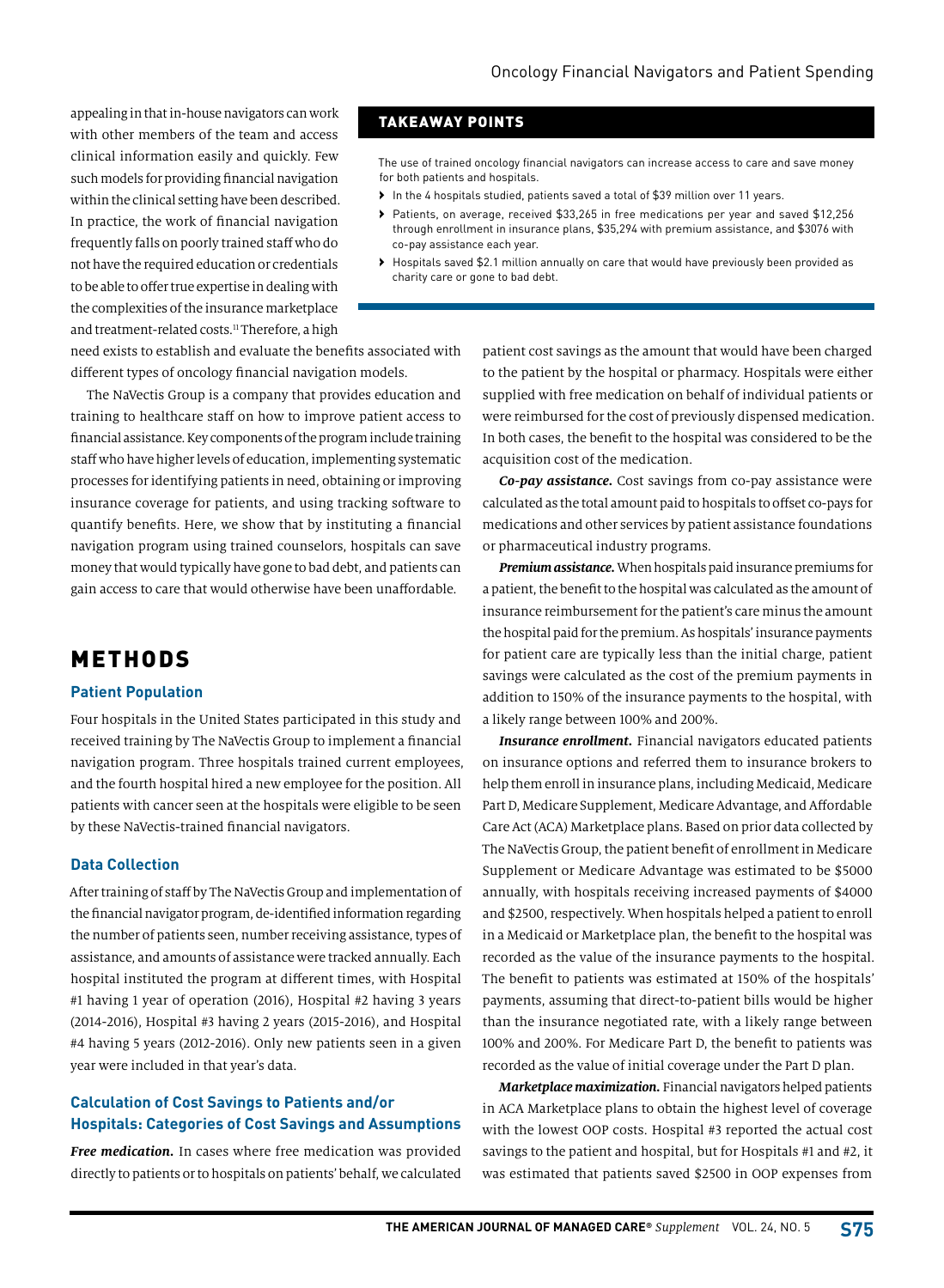# **ORIGINAL RESEARCH**

|            | <b>Total New</b><br><b>Patients at</b><br><b>Hospital</b> | <b>Free</b><br><b>Medication</b> | <b>Premium</b><br><b>Assistance</b> | Co-Pay<br><b>Assistance</b> | <b>Insurance</b><br><b>Enrollment</b> | <b>Marketplace</b><br><b>Maximizing</b> | <b>Community</b><br><b>Assistance</b> | <b>Total</b> | Percentage<br><b>Receiving</b><br><b>Assistance</b> |
|------------|-----------------------------------------------------------|----------------------------------|-------------------------------------|-----------------------------|---------------------------------------|-----------------------------------------|---------------------------------------|--------------|-----------------------------------------------------|
| Hospital 1 |                                                           |                                  |                                     |                             |                                       |                                         |                                       |              |                                                     |
| 2016       | 698                                                       | 107                              | $\mathbf{0}$                        | 52                          | 192                                   | 12                                      | 244                                   | 607          | 87%                                                 |
| Hospital 2 |                                                           |                                  |                                     |                             |                                       |                                         |                                       |              |                                                     |
| 2014       | 1506                                                      | 5                                | 16                                  | 96                          | 35                                    | 23                                      | 168                                   | 343          | 23%                                                 |
| 2015       | 1691                                                      | 10                               | 27                                  | 156                         | 35                                    | 15                                      | 243                                   | 486          | 29%                                                 |
| 2016       | 1673                                                      | 25                               | 41                                  | 169                         | 16                                    | 28                                      | 367                                   | 646          | 39%                                                 |
| Hospital 3 |                                                           |                                  |                                     |                             |                                       |                                         |                                       |              |                                                     |
| 2015       | 703                                                       | 42                               | 8                                   | 37                          | 17                                    | 8                                       | 30                                    | 142          | 20%                                                 |
| 2016       | 748                                                       | 72                               | 10                                  | 28                          | 13                                    | 3                                       | 1                                     | 127          | 17%                                                 |
| Hospital 4 |                                                           |                                  |                                     |                             |                                       |                                         |                                       |              |                                                     |
| 2012       | 796                                                       | 12                               | 52                                  | 30                          | 22                                    |                                         |                                       | 116          | 15%                                                 |
| 2013       | 804                                                       | 10                               | 136                                 | 85                          | 27                                    |                                         |                                       | 258          | 32%                                                 |
| 2014       | 876                                                       | 3                                | 73                                  | 62                          | 174                                   |                                         |                                       | 312          | 36%                                                 |
| 2015       | 843                                                       | 4                                | 18                                  | 43                          | 181                                   |                                         |                                       | 246          | 29%                                                 |
| 2016       | 848                                                       | 7                                | 19                                  | 68                          | 203                                   |                                         |                                       | 297          | 35%                                                 |
| Total      | 11,186                                                    | 297                              | 400                                 | 826                         | 915                                   | 89                                      | 1053                                  | 3580         | 32%                                                 |

TABLE 1. Number of Patients Receiving Financial Assistance

restructuring of their health plans and hospitals then received that same amount in insurance payments. Hospital #4 did not assist patients with Marketplace maximization.

*Community assistance.* Patients frequently received assistance for other costs, such as transportation and medical equipment. This was reported as the actual amount that the patient received, with no benefit to the hospital.

# RESULTS

A total of 11,186 new patients with cancer were seen across the 4 hospitals after financial navigation programs were instituted (**Table 1**). Hospital #1 was able to obtain financial assistance for 87% of new patients seen in the first year of the program, whereas other hospitals helped between 15% and 39% of new patients each year. There were differences in the number of patients helped in each assistance category (eg, free medication, premium assistance) among hospitals. For instance, Hospital #1 provided free medication to 15% of new patients in 2016, whereas fewer than 1% of patients at Hospital #4 received this benefit. All hospitals helped patients to enroll in insurance plans, with hospital #4 seeing a large increase, from 27 patients enrolled in 2013 to 174 in 2017, after they began helping patients to enroll in health insurance exchanges mandated by the ACA. Hospital #4 did not report data on community assistance or Marketplace maximization, in which financial navigators helped patients change to more appropriate coverage using healthcare exchanges.

Financial navigators saved patients a total of \$39 million (range, \$31-\$47 million varying on the estimated cost savings) in the 11 total years of follow-up in the 4 hospitals. These savings consisted of help covering OOP costs, such as medications, co-pays, and insurance premiums, as well as helping patients obtain insurance and receive medical care that they otherwise would not have been able to afford (**Table 2**).

Medication costs were often covered by foundational support or drug companies, which allowed patients to save an average of \$33,265 per year. Similarly, financial navigators helped patients access co-pay assistance programs, which primarily helped with co-pays for medications but also other types of care, totaling \$2.5 million in assistance. All hospitals instituted programs in which they paid insurance premiums for patients who were unable to do so; this allowed patients to maintain insurance coverage that paid for their cancer care. This service provided \$35,294 (estimated range, \$23,529-\$47,058) per year in care to patients. Financial navigators assisted patients in enrolling in insurance plans, such as Medicare Supplement, Medicare Advantage, Medicaid, and ACA Marketplace plans. As shown in Table 2, patients received medical care with an estimated total cost of \$11,214,225 (range, \$7,948,370-\$14,480,079) or \$12,256 (estimated range, \$8687-\$15,825) per patient annually as a result of gaining insurance coverage. Another service offered was helping patients to change medical plans and coverage through the ACA Marketplace plans in order to maximize coverage and minimize costs. Aside from direct costs of medical care, patients were frequently provided with community assistance to help with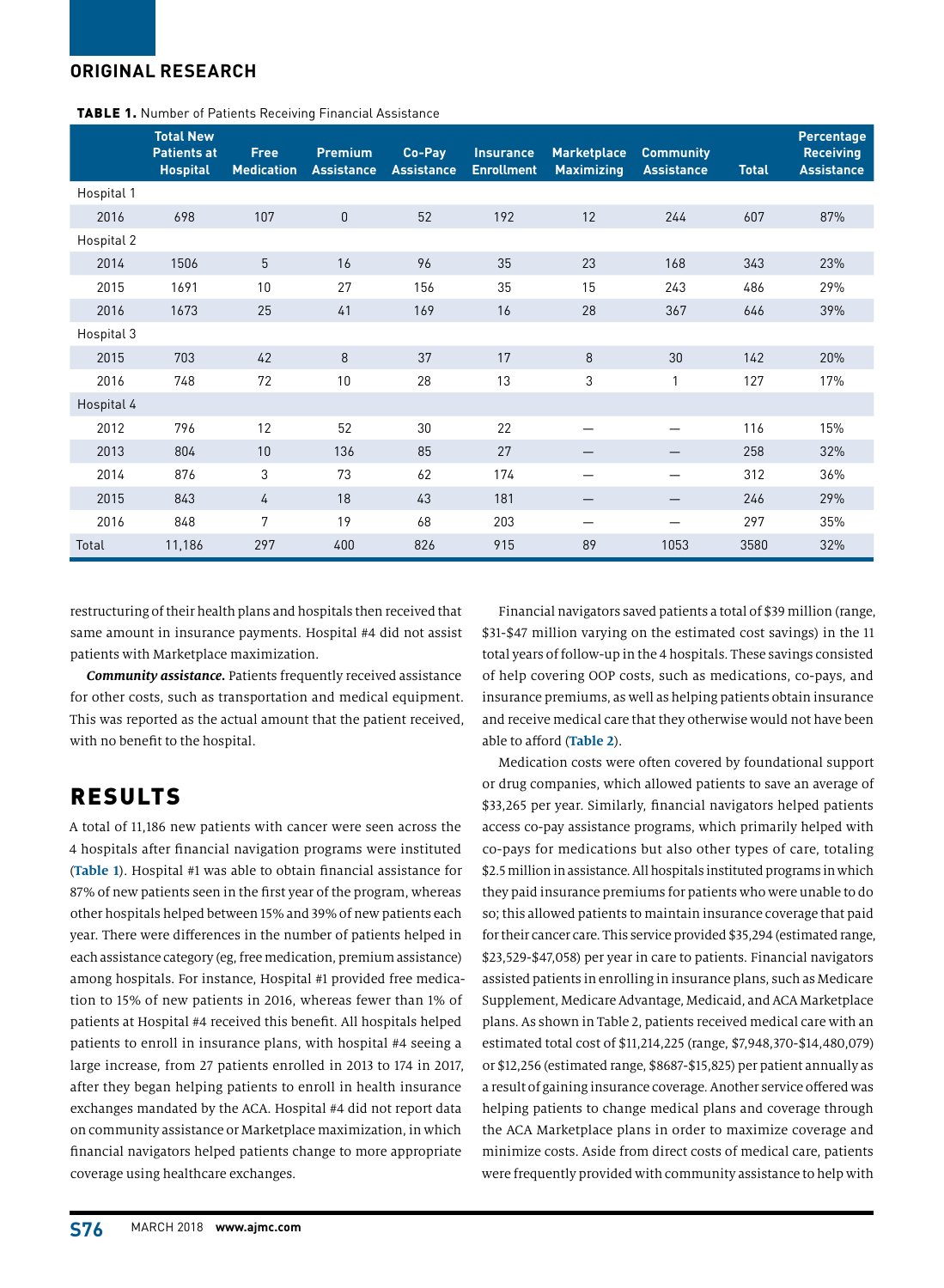|            | Free<br><b>Medication</b> | <b>Premium</b><br><b>Assistance</b> <sup>a</sup> | Co-Pay<br><b>Assistance</b> | <b>Insurance</b><br><b>Enrollment<sup>a</sup></b> | <b>Marketplace</b><br><b>Maximizing</b> | <b>Community</b><br><b>Assistance</b> |
|------------|---------------------------|--------------------------------------------------|-----------------------------|---------------------------------------------------|-----------------------------------------|---------------------------------------|
| Hospital 1 |                           |                                                  |                             |                                                   |                                         |                                       |
| 2016       | \$32,613                  |                                                  | \$4449                      | \$7215 (\$4960-\$9470)                            | \$2500                                  | \$348                                 |
| Hospital 2 |                           |                                                  |                             |                                                   |                                         |                                       |
| 2014       | \$28,629                  | \$42,037 (\$28,405-\$55,670)                     | \$3339                      | \$4285                                            | \$2500                                  | \$1828                                |
| 2015       | \$31,101                  | \$20,334 (\$13,556-\$27,112)                     | \$4505                      | \$4081                                            | \$2500                                  | \$1176                                |
| 2016       | \$144,816                 | \$23,796 (\$15,863-\$31,726)                     | \$4571                      | \$3883                                            | \$2500                                  | \$608                                 |
| Hospital 3 |                           |                                                  |                             |                                                   |                                         |                                       |
| 2015       | \$12,167                  | \$73,322 (\$48,881-\$97,762)                     | \$2818                      | \$5000                                            | \$5231                                  | \$850                                 |
| 2016       | \$12,852                  | \$29,427 (\$19,618-\$39,236)                     | \$2307                      | \$4835                                            | \$7503                                  |                                       |
| Hospital 4 |                           |                                                  |                             |                                                   |                                         |                                       |
| 2012       | \$24,308                  | \$39,627 (\$26,418-\$52,836)                     | \$1417                      | \$5000                                            |                                         |                                       |
| 2013       | \$26,228                  | \$33,822 (\$22,548-\$45,096)                     | \$359                       | \$5000                                            |                                         |                                       |
| 2014       | \$65,038                  | \$29,513 (\$19,675-\$39,350)                     | \$451                       | \$12,252 (\$8345-\$16,159)                        |                                         |                                       |
| 2015       | \$42,621                  | \$43,629 (\$29,086-\$58,172)                     | \$503                       | \$15,335 (\$10,555-\$20,115)                      |                                         |                                       |
| 2016       | \$40,838                  | \$75,258 (\$50,172-\$100,344)                    | \$812                       | \$20,559 (\$14,215-\$26,904)                      |                                         |                                       |
| Average    | \$33,265                  | \$35,294 (\$23,529-\$47,058)                     | \$3076                      | \$12,256 (\$8687-\$15,825)                        | \$2914                                  | \$880                                 |
| Total      | \$9,879,779               | \$14,117,157<br>$[$9,411,438 - $18,822,876]$     | \$2,541,105                 | \$11,214,225<br>$[$7,948,370-$14,480,079]$        | \$259,357                               | \$926,657                             |

#### TABLE 2. Mean Patient Benefits and Savings, Per Patient

**a** When patient savings were not directly reported, they were estimated as 150% of hospital insurance payments, with a probable range from 100% to 200%.

expenses like transportation, accounting for nearly \$900 in aid per patient. As patient savings were only reported within the first calendar year after establishing care, it is probable that the total benefit to patients was much greater than these amounts, as many patients were likely seen for several years.

Hospitals also benefited significantly from the financial navigation services provided to patients. This increase in revenue largely consisted of payments from insurance companies or patient assistance programs to cover costs that otherwise would have been provided as charity care or written off as bad debt. With medications, hospitals benefited either by having free medications provided specifically for the patients or by having medication replaced after its use, worth a total of \$3 million across all hospitals (**Table 3**). Although the hospitals had to pay several thousand dollars to help each patient with insurance premium payments, the resultant insurance payments more than made up for the initial spending, averaging \$1 million per year per hospital in increased revenue. Hospitals also received payments for medications and services through patient co-pay assistance programs, which were reported as the actual amount paid to the hospital. As with the benefit to patients, the benefit to hospitals from enrolling patients in insurance plans was the actual amount of insurance payments for some plans but an estimate for others, such as Medicare Supplement and Medicare Advantage. This amount varied greatly among hospitals, largely due to the types of insurance and number of patients helped, with hospitals claiming increased revenue between \$43,500 and \$2,823,704 per

year. For instance, once Hospital #4 began enrolling patients in ACA Marketplace plans in 2014, the amount that it received in insurance payments for patient care increased dramatically from \$88,000 in 2012 to \$2.8 million in 2016. Hospital #2 was able to increase revenue after enrolling patients in Part D as it had a hospital-owned retail pharmacy where oral oncolytic prescriptions were filled, whereas patients at all other hospitals used independent mail-order pharmacies. In total, the hospitals were able to increase revenue or avoid bad debt by an estimated total of \$23 million during the 11 years of follow-up.

# **DISCUSSION**

By instituting financial navigation programs for patients, hospitals were able to provide cancer care that previously would have been unaffordable to many patients. OOP expenses for medications can be a large financial burden for patients, and financial counselors were able to assist patients by procuring free medication and helping to cover the high co-pays that insurance companies often charge for expensive cancer medications. Although all Americans were at the time mandated by the ACA to have health insurance coverage, many remained uninsured or underinsured. Financial navigators were successful in enrolling patients in many types of insurance plans, including Medicare Supplement, Medicare Advantage, Medicaid, and ACA Marketplace plans. Although this study did not specifically look at the financial toxicity that these patients faced, we expect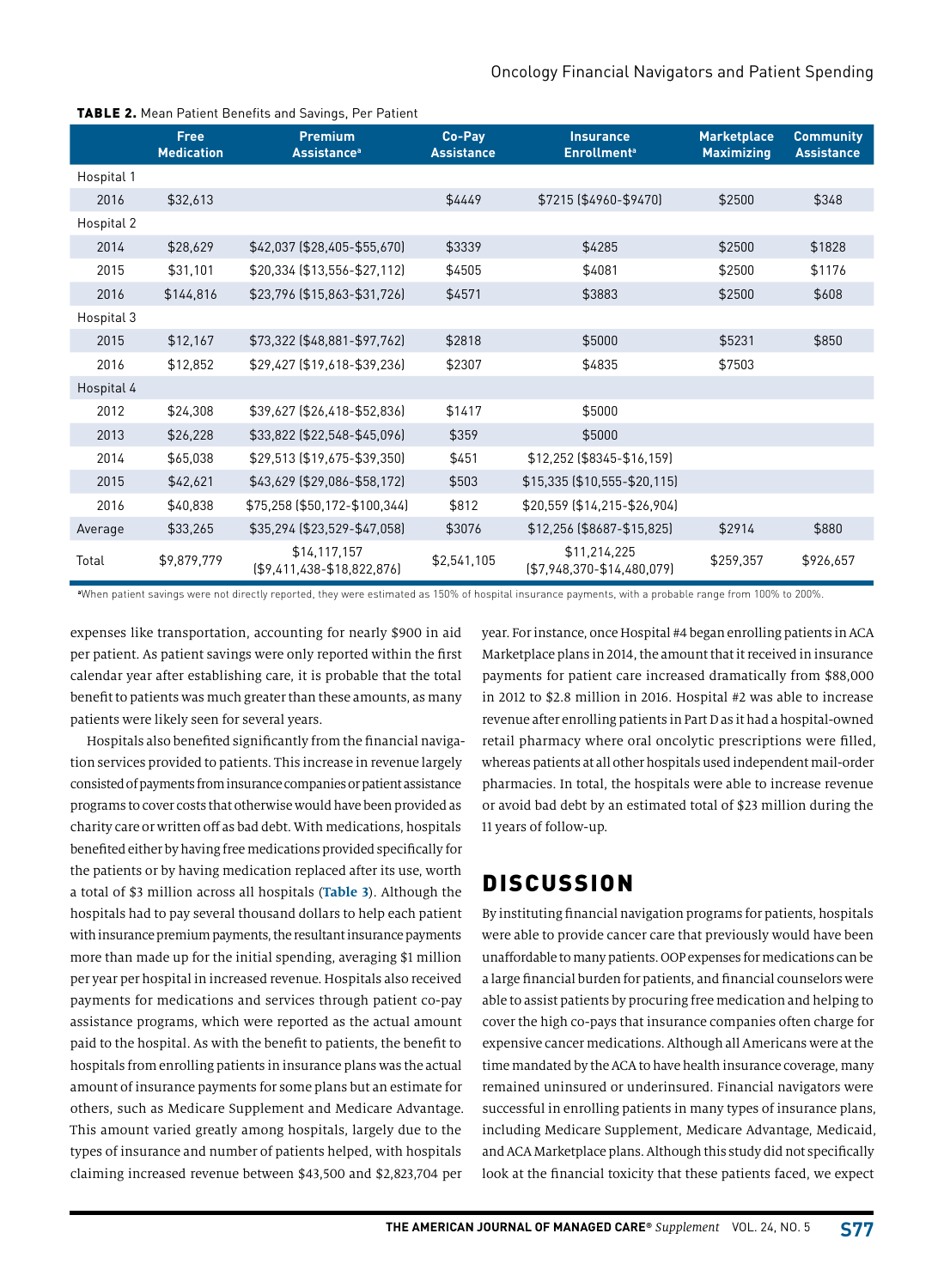# **ORIGINAL RESEARCH**

|            | <b>Total Drug</b> | <b>Premium Assistance</b> |                | Co-Pay            | <b>Insurance</b>  | <b>Marketplace</b> | <b>Overall</b> |
|------------|-------------------|---------------------------|----------------|-------------------|-------------------|--------------------|----------------|
|            | <b>Assistance</b> | <b>Cost</b>               | <b>Revenue</b> | <b>Assistance</b> | <b>Enrollment</b> | <b>Maximizing</b>  | <b>Revenue</b> |
| Hospital 1 |                   |                           |                |                   |                   |                    |                |
| 2016       | \$632,993         |                           |                | \$231,325         | \$907,925         | \$30,000           | \$1,802,243    |
| Hospital 2 |                   |                           |                |                   |                   |                    |                |
| 2014       | \$47,714          | $-$18,230$                | \$436,244      | \$320,500         | \$107,750         | \$57,500           | \$951,478      |
| 2015       | \$103,671         | $-$ \$20,827              | \$345,174      | \$702,669         | \$104,750         | \$37,500           | \$1,272,937    |
| 2016       | \$1,206,799       | $-$10,173$                | \$640,210      | \$772,500         | \$43,750          | \$70,000           | \$2,723,086    |
| Hospital 3 |                   |                           |                |                   |                   |                    |                |
| 2015       | \$170,354         | $-$ \$9460                | \$381,587      | \$104,250         | \$60,500          | \$41,849           | \$749,080      |
| 2016       | \$308,443         | $-$ \$5976                | \$190,207      | \$78,075          | \$43,500          | \$22,508           | \$636,757      |
| Hospital 4 |                   |                           |                |                   |                   |                    |                |
| 2012       | \$97,233          |                           | \$1,373,750    | \$42,500          | \$88,000          |                    | \$1,601,483    |
| 2013       | \$131,479         |                           | \$3,066,509    | \$60,931          | \$108,000         |                    | \$3,366,919    |
| 2014       | \$65,038          |                           | \$1,436,280    | \$64,851          | \$1,507,589       |                    | \$3,073,758    |
| 2015       | \$58,161          |                           | \$523,543      | \$53,156          | \$1,874,416       | —                  | \$2,509,276    |
| 2016       | \$268,242         |                           | \$953,268      | \$110,348         | \$2,823,704       |                    | \$4,155,562    |
| Total      | \$3,090,127       | $-$64,666$                | \$9,346,772    | \$2,541,105       | \$7,669,884       | \$259,357          | \$22,842,579   |

| <b>TABLE 3.</b> Hospital Benefit of Medication and Insurance Assistance <sup>®</sup> |
|--------------------------------------------------------------------------------------|
|--------------------------------------------------------------------------------------|

**a** Some data are missing because not all hospitals collected data for each category.

that the financial navigation services helped to decrease some of the economic stresses associated with their care. As financial toxicity is associated with noncompliance and poorer outcomes, these patient navigation services would have the ultimate effect of improving outcomes for patients with cancer.

Hospitals that treat patients with cancer, particularly those with large underserved populations, can face millions of dollars in losses by providing care for which they will not be reimbursed. The services provided by trained financial navigators can help to mitigate these losses through the same programs that help the patients by increasing the number of insured patients, paying insurance premiums to help keep patients insured, finding programs to help patients with OOP costs that would not be otherwise be paid, and obtaining free medications from patient assistance programs.

### **Limitations**

Although the benefits to patients and hospitals are obvious, this study did have several limitations. First, the only hospitals included in this analysis were those that had already begun utilizing trained financial navigators. We did not have data on the number of patients who received financial assistance, types of assistance, or amount of assistance at the same 4 hospitals before instituting the structured programs. If a hospital already had a systemic, structured method to identify patients who would benefit from financial counseling and could provide those patients with similar types of assistance, the addition of trained navigators may not result in a significant increase in benefit to patients and hospitals. Additionally, there

was no comparison with similar hospitals that did not use trained financial navigators over the same time period.

Our ability to accurately quantify the savings and benefits to patients and hospitals was limited by several factors. First, only "new" patients were included in the data for each year; therefore, even if a patient received care, and financial assistance, over multiple years, the only benefits recorded were those obtained by December 31 of the year in which they were first seen. This, however, would probably serve to underestimate the amount of assistance given to patients. Second, not all benefits were exact dollar amounts, particularly the benefit for enrolling patients in various insurance plans. Enrollment in Medicare Supplement and Advantage plans were estimated to provide \$5000 in care to patients, but in actuality, the number was probably much higher given the high cost of cancer care in the United States. Again, this likely underestimated the total benefit to patients and hospitals. Lastly, many of the estimates of benefit to patients were also based on an assumption that the OOP costs to uninsured patients would be much greater than the actual amount reimbursed to hospitals by insurance providers, but this estimate was required because only the reimbursement received by the hospital was recorded.

# CONCLUSIONS

Hospitals that used trained financial navigators were able to provide significant financial assistance for their patients with cancer and hopefully alleviate some of the financial distress felt by many patients that can lead to adverse outcomes.  $\blacksquare$